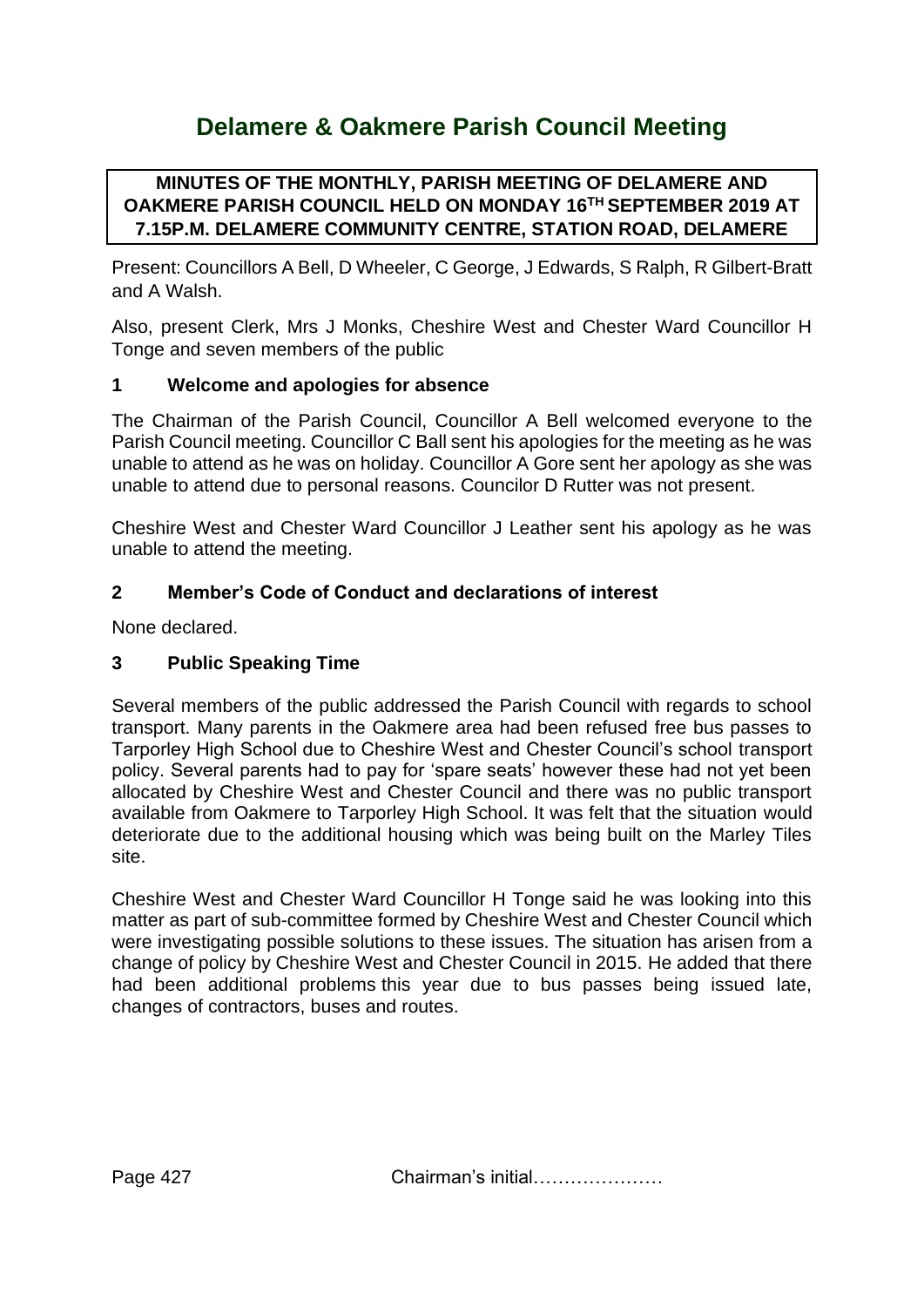The clerk was requested to draft a letter from the Parish Council for the attention of the sub-committee at Cheshire West and Chester Council regarding school transport. Previous correspondence from the Parish Council would also be submitted with this letter and the clerk was requested to send a copy of this letter to the local MP.

Two members of the public addressed the Parish Council regarding the reduction in Speed limit and associated signage which has been erected by the Highways Department of Cheshire West and Chester Council on Stoneyford Lane and surrounding roads. The members of the public were concerned that the speed limits which had been amended were too high for the roads in question and the residents asked if the Parish Council had been consulted on this matter. The members of the public felt that a 50mph speed limit for Stoneyford Lane was too high as the lane was narrow and had no pavement. There was a similar issue with the new speed limit for Gallowsclough Lane and the members of the public were not happy with the new signage at Forest View Inn.

The clerk was requested to draft a letter from the Parish Council to send to the Highways Department of Cheshire West and Chester Council.

Councillor A Bell declared the Parish Council meeting open after closure of Public Speaking Time.

#### **4 Field at Frith Avenue Project**

Councillor J Edwards had produced a formal project proposal which had been circulated to all the Parish Councillors for their attention. Councillor J Edwards confirmed that an initial questionnaire was sent to residents in September 2016 and a resident group was formed into look into this project. The approx. overall cost of the project is £45,000 plus VAT. The proposal from Councillor J Edwards is for the Parish Council to approve 10% of the funding required, this being £4,500. In addition to this Councillor J Edwards requested support from the Parish Council in terms of developing the grant application and gathering letters of support from local organisations.

Concerns were expressed over the size and scope of the proposal. There were also concerns about ongoing costs such as maintenance, playground inspections and insurance costs as the cost of these was unknown. Some Councillors felt that it would be better to do the project in phases rather than the whole project at once. The plan was now a couple of years old and at the time the costs were expected to be in the region of £75,000 plus VAT.

Councillor C George asked to see copies of the minutes of the resident's meetings which had taken place as these had not been circulated to the Parish Council. Councillor J Edwards gave these to the clerk and asked for these to be returned at the next Parish Council meeting. It was;

Page 428 Chairman's initial…………………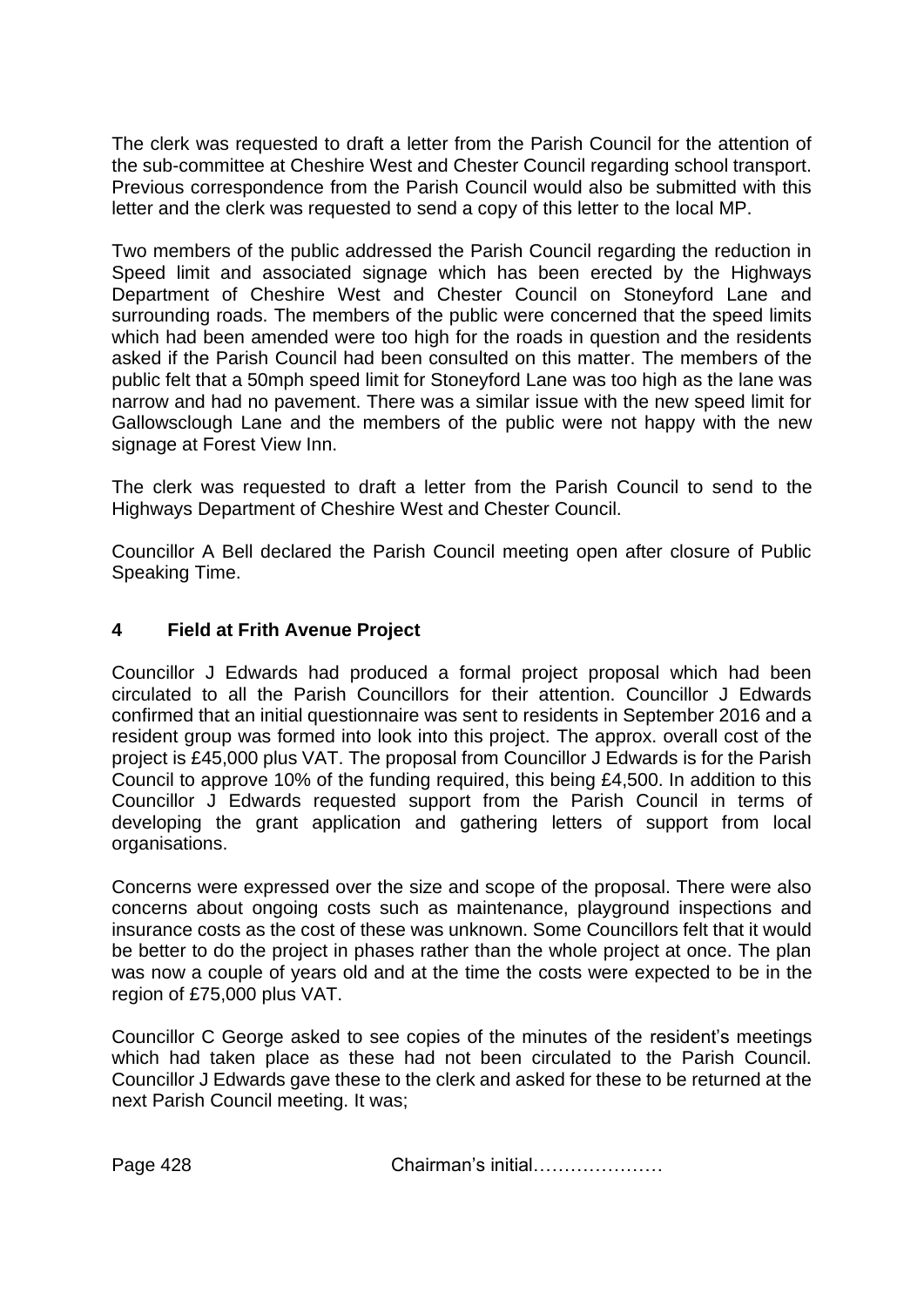# **RESOLVED** that;

Councillor A Walsh would discuss with other parents in the area and ascertain their opinion on this matter and that a working party from the Parish Council would be set up in order to look at this matter in greater depth. The working party may draft another questionnaire for residents.

# **5 Risk Assessments and inspections for the Field at Frith Avenue.**

The clerk confirmed that the Parish Council would have to have a documented Risk Assessment in place and that the insurance company had provided templates. The clerk confirmed that as the Parish Council now had the lease for this field, the Parish Council was responsible for the Health & Safety for any members of the public and for any repairs that were necessary. The clerk confirmed that the insurance will only cover the Parish Council if there are adequate measures in place and in the event of any claim the insurance company will ask for evidence of Risk Assessments and routine inspections. The clerk had set up a new spreadsheet for inspections and this had been added onto the routine monthly inspections that were currently being under taken for Little Wood.

The clerk confirmed that Little Wood is owned by the Parish Council however it is managed by Cheshire West and Chester Council. Cheshire West and Chester Councils are responsible for Risk Assessments and the maintenance of the Little Wood and play equipment as there is a management agreement in place. Cheshire West and Chester Council charge residents a Special Expenses Levy for this maintenance charge. With regards to Frith Avenue there is no such agreement in place as such the Parish Council are responsible.

# **RESOLVED** that;

Councillor C George will do a Risk Assessment for the field at Frith Avenue and this will be presented to the Parish Council for approval. Councillors S Ralph and R Gilbert-Bratt will also accompany Councillor C George for an inspection of the field at Frith Avenue and Little Wood.

Parish Councillors on a rota basis will be responsible for a monthly inspection rota of the field at Frith Avenue. Councillor A Walsh agreed to undertaken the first inspection.

# **6 Grass cutting at Frith Avenue**

Councillor A Bell has received several complaints from a resident regarding the lack of grass cutting on the field at Frith Avenue.

The clerk informed the Parish Council that in the summer of 2015, the Parish Council employed a contractor to cut the grass, in addition to Cheshire West and Chester Council. The cost of this was £117.60 per cut every fortnight.

Page 429 Chairman's initial…………………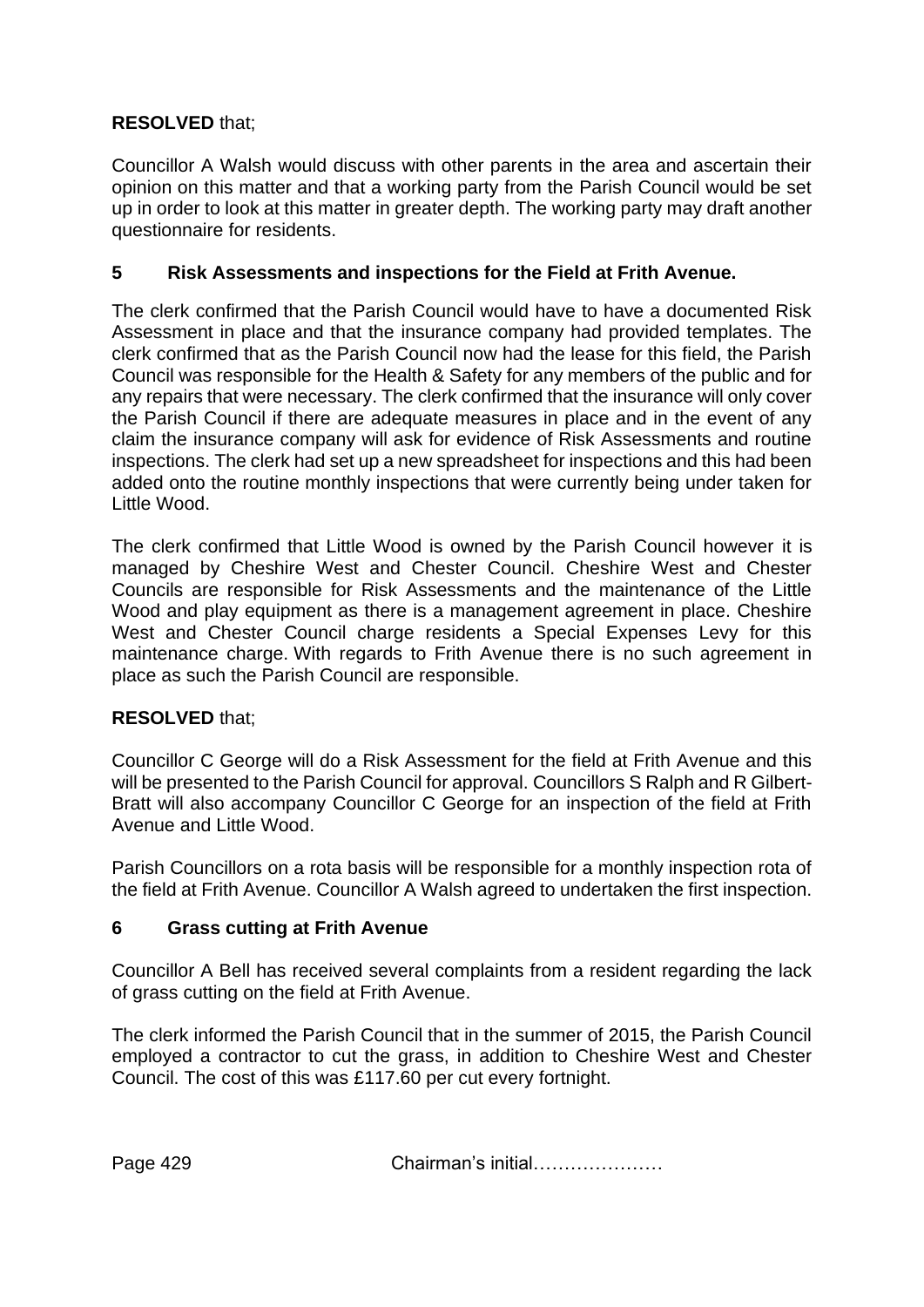# **RESOLVED** that;

Councillor A Bell will liaise with the resident concerned and report any issues regarding grass cutting to the clerk. The clerk then will report these to Cheshire West and Chester Council.

# **7 Minutes of the last Parish Council meeting**

# **RESOLVED** that;

The minutes of the Parish Council meeting of Delamere and Oakmere Parish Council on Monday 15<sup>th</sup> July 2019 be approved as a correct record.

# **8 Oakmere Ward Vacant Seats**

The clerk informed the Parish Council that no applications had been received for the post of Parish Councillor for the two vacant seats.

#### **RESOLVED** that;

An advert will be put in the next edition of the Delamere and Oakmere News requesting interested parties to contact the clerk.

#### **9 Progress Reports and Outstanding Items**

The clerk had contacted the Planning Department of Cheshire West and Chester Council with regards to the Court House and the variation of condition,19/02393/S73 application and a site visit has been undertaken on 3<sup>rd</sup> September 2019 with regards to the variation of condition application for the Old Court House on Chester Road Oakmere. The owners of the site, the Planning Officer from Cheshire West and Chester Council, Cheshire West and Chester Ward Councillor H Tonge and Councillor D Rutter and Councillor D Wheeler were present. It was felt that that the owners were not aware of the Parish Council concerns and asked if the Parish Council had any future concerns that they contact them directly regarding this matter. Some modifications had been made in order to reduce noise pollution due to proximity of the main road and other modifications had been necessary however the site owners would look into the possibility of the installation of railings on the front of the development.

The clerk confirmed that she has sent a letter dated 24<sup>th</sup> July 2019 to the Head of the Highways Department of Cheshire West and Chester Council regarding the Abbey Arms Junction and a reply had been received on  $8<sup>th</sup>$  August 2019. The reply stated that the Council was committed to improving the safety of the Highway Network and that the Highways Department was aware of the collision history at this location and that previous safety improvements have been undertaken. The Highways Department confirmed that the Abbey Arms Junction had been put forward for funding for further work, however the timescales were unknown

Page 430 Chairman's initial…………………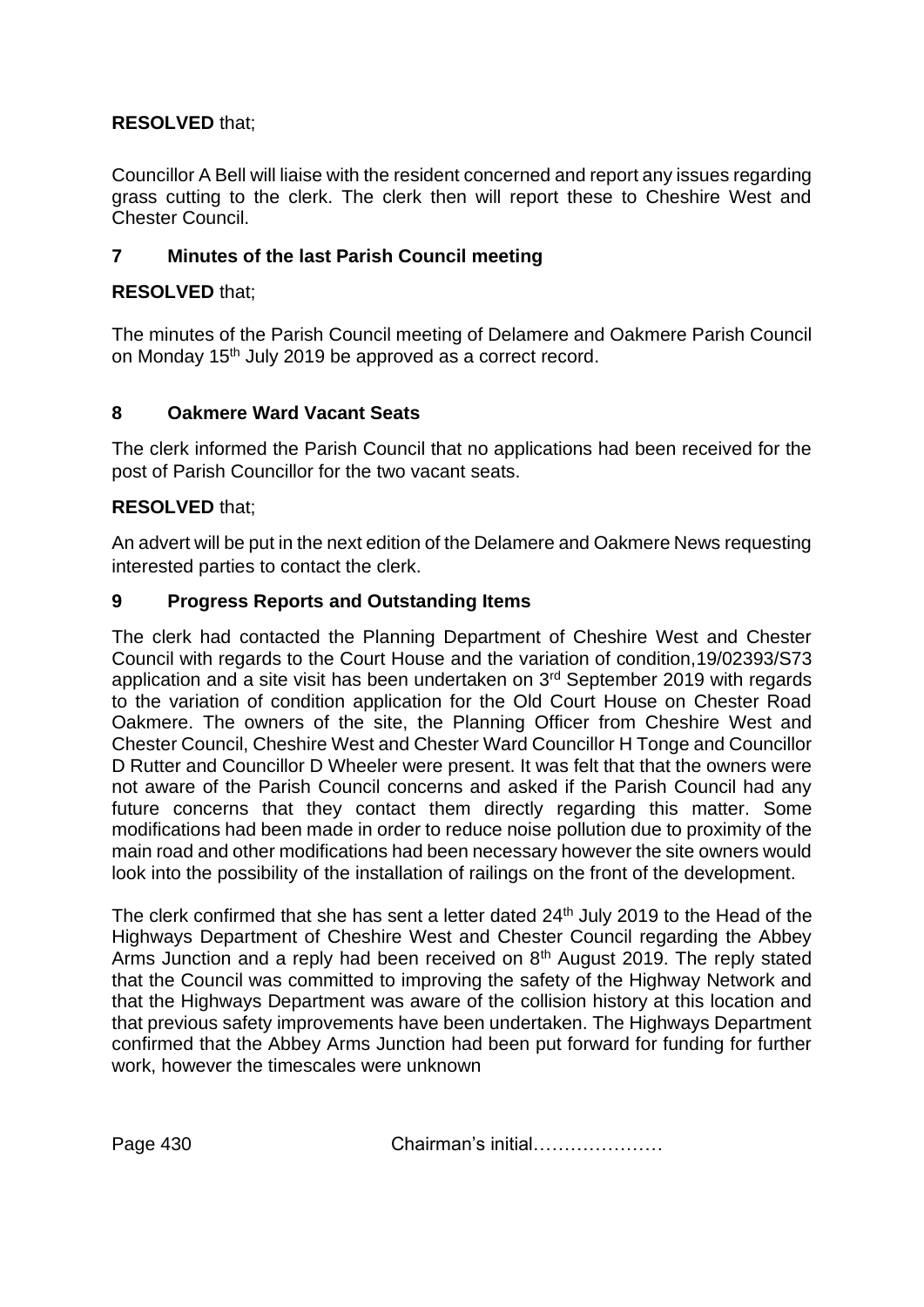They confirmed that the Road Safety Team will continue to engage with the Police and the Highways Department will continue to monitor safety at this location and implement minor works where required.

The clerk had contacted the Public Rights of Way Officer at Cheshire West and Chester Council under enquiry number 4874159. They had confirmed that they had inspected the kissing gate on footpath 9 at Stoney Lane Delamere and they have organised and undertaken the necessary repair. The member of the public concerned had contacted Councillor A Gore to express her thanks for the repair and the clearance of the fern around the dog bin.

The clerk had contacted the site manager of the Marley Tile site and he had confirmed in an email dated  $17<sup>th</sup>$  July 2019 that there was an issue when one of the pumps was left on overnight. The site manager confirmed that he had spoken to the contractors and the situation will not be repeated. Councillor D Wheeler reported that he had received further complaints from residents as the pump was left on repletely during the night and many residents could not sleep due to the noise. The clerk was asked to contact the site manger again and request an on-site visit for Parish Councillor representatives.

The clerk received an email dated 5<sup>th</sup> August 2019 from Cheshire West and Chester Council stating that the goal posts on Little Wood had not been installed by Cheshire West and Chester Council and therefore they would not replace them.

# **10 Correspondence**

The Democratic Services Department of Cheshire West and Chester have confirmed that following the May 2019 elections the proposed amount to be recharged for Delamere and Oakmere Parish Council is: £197.00 (uncontested election fee: £165 + £16 per 1000 electors). An invoice has been received for this.

The clerk has received a thank you card from Katherine McVicker following the presentation at the Parish Council meeting on 15<sup>th</sup> July 2019 for her long service as a Parish Councillor.

The clerk had received an invite from the Forestry Commission to discuss the Delamere Forest Development on Thursday 19th September. Councillor C George, Councillor D Rutter, Councillor D Wheeler and Councillor J Edwards confirmed that they would be attending.

The clerk confirmed that the Highways Department of Cheshire West and Chester Council had inspected Eddisbury Hill under enquiry number 487061 and that there were no further actionable defects to the road.

Page 431 Chairman's initial…………………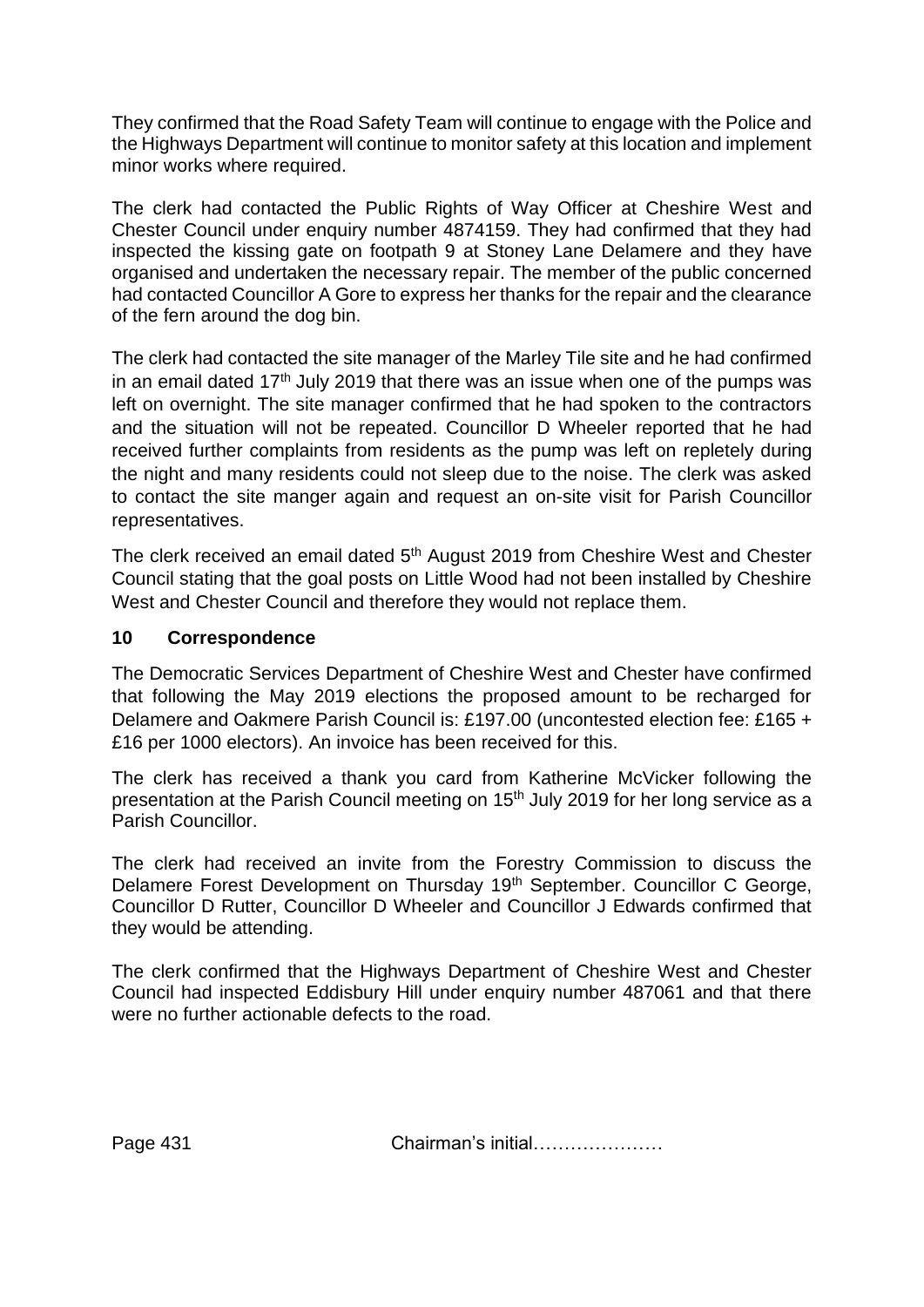The clerk received a letter on 8<sup>th</sup> August 2019 from a resident regarding the condition of the road on Eddisbury Hill Road and the clerk has sent a copy of the letter to the Highways Department for their attention. This was logged under enquiry number 2331607. The Highways Department of Cheshire West and Chester Council confirmed that they had undertaken a further inspection of Eddisbury Hill in accordance with their code of practice for Highways Safety Inspections. The Highways Department noted that although the carriageway surface and edge of the carriageway may be breaking up at this time there are still no actionable defects. They confirmed that they will continue to monitor the area as part of their routine highway safety inspections.

Councillor A Gore, who had sent her apologies had advised the clerk that she was disappointed that Highways feel that the condition of the road surface on Eddisbury Hill is acceptable.

The clerk has received an email dated 9<sup>th</sup> September 2019 from the clerk of Crowton Parish Council asking whether other Parishes would be interested in organising a small friendly competition between villages as the 'Best Kept Village' competition is no longer taking place from next year. The clerk was asked to reply stating that this would be of interest to the Parish Council. Councillor A Bell stated that a resident was interested in organising a scarecrow competition.

# **11 Planning**

The Parish Council considered all of the planning applications that had been received up to 17<sup>th</sup> September 2019.

#### **RESOLVED** that;

(a) No objections were to be made to 19/02529/FUL, Replacement of two windows with doors with canopies over, 2 The Barns Hogshead Lane Oakmere.

(b) No objections were to be made to 19/02665/FUL, Gorselands Racecourse Lane Cotebrook, extend existing stable building to form a machinery store.

(c) No objections were to be made to 19/02766/S73, Delamere Forest Ashton Road Delamere, Variation of conditions 9 (surface water drainage) and 28 (non-alkaline materials) of application 16/03550/FUL (appeal decision APP/A0665/W/17/3185481).

(d) No objections were to be made to 19/03344/FUL, Demolition of single storey side extension and construction of two storey side extension, 6 Watling Drive Delamere CW6 0SU.

(e) No objections were to be made to 19/03304/FUL, Erection of two storey steel framed showroom and office, reconfigure and white line car park, J & S Accessories Chester Road Oakmere.

Page 432 Chairman's initial…………………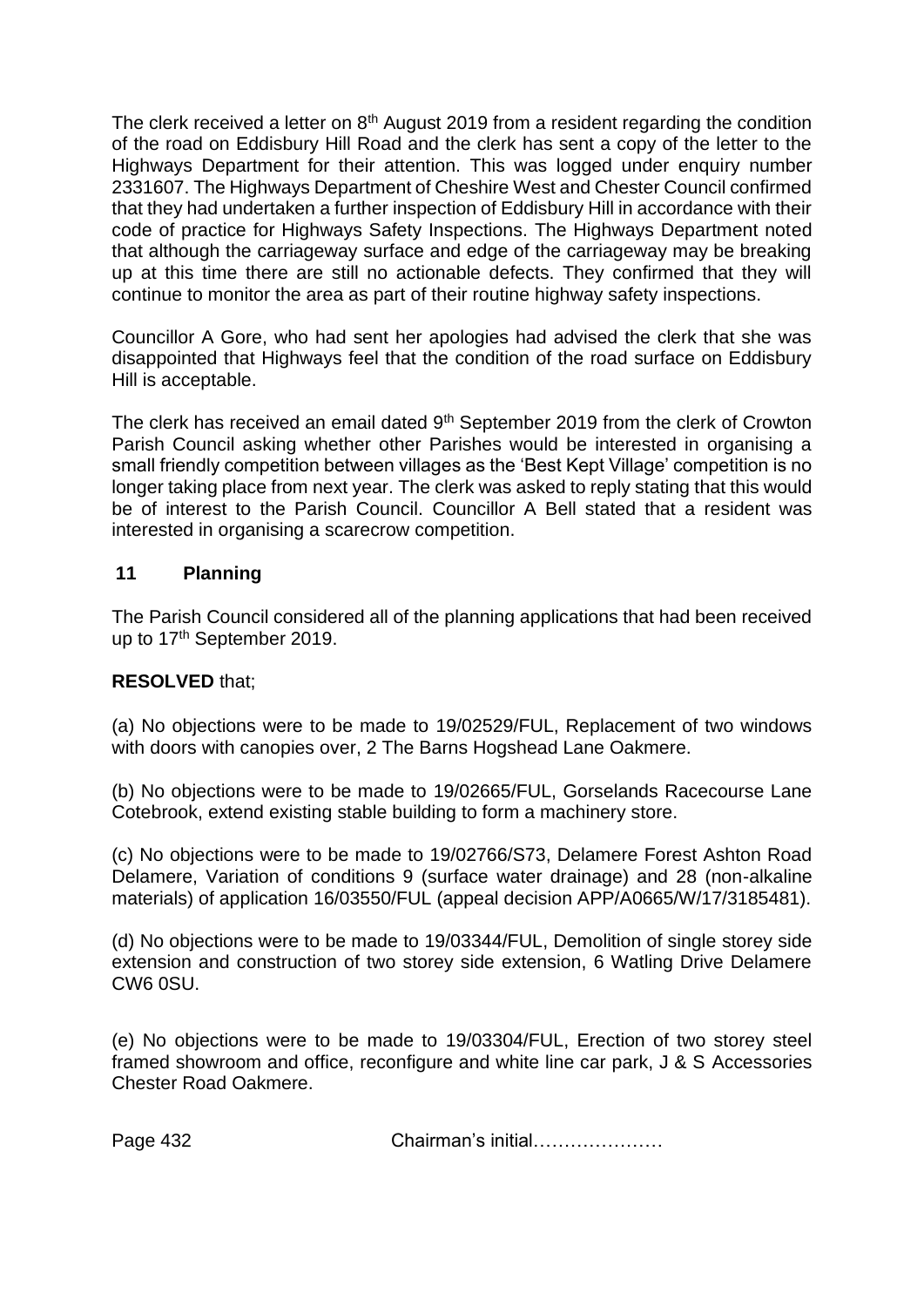(f) No objections were to be made to 19/03207/FUL, Erection of building, Cheshire Sands Quarry Stoneyford Lane Oakmere

# **12 Finance**

The clerk reported that the current bank balances were as follows and bank statements showing these amounts were presented and signed by the Chairman.

Bank account balance is £30,281,68 as at 31<sup>st</sup> July 2019. (The bank balance amount includes the New Homes Bonus fund)

Bank account balance is £29,892.04 as at 31<sup>st</sup> August 2019 (The bank balance amount includes the New Homes Bonus fund)

Total of earmarked funds to date is £5206.83. Earmarked funds as follows;

£334.00 for contribution for the speed limit reduction for Stoneyford Lane, (subject to plans), resolved to spend in November 2016 minutes.

£872.83 for Parish Council solicitors' fees (Butcher & Barlow) appointed 16<sup>th</sup> October 2017. (deduced from the New Homes Bonus fund).

£4,000 for Speed indicator Devise for Station Road, resolved to spend in July 2019 minutes.

New Homes Bonus fund (which is included in the bank balance) is £14509.80.

No unpaid cheques. July 2019 is £174.00 advertising income. August 2019 is £103.00 advertising income. The clerk noted that there is one outstanding invoice of £44.00 and a reminder has been issued for payment.

# **RESOLVED** that;

the following payments be authorised;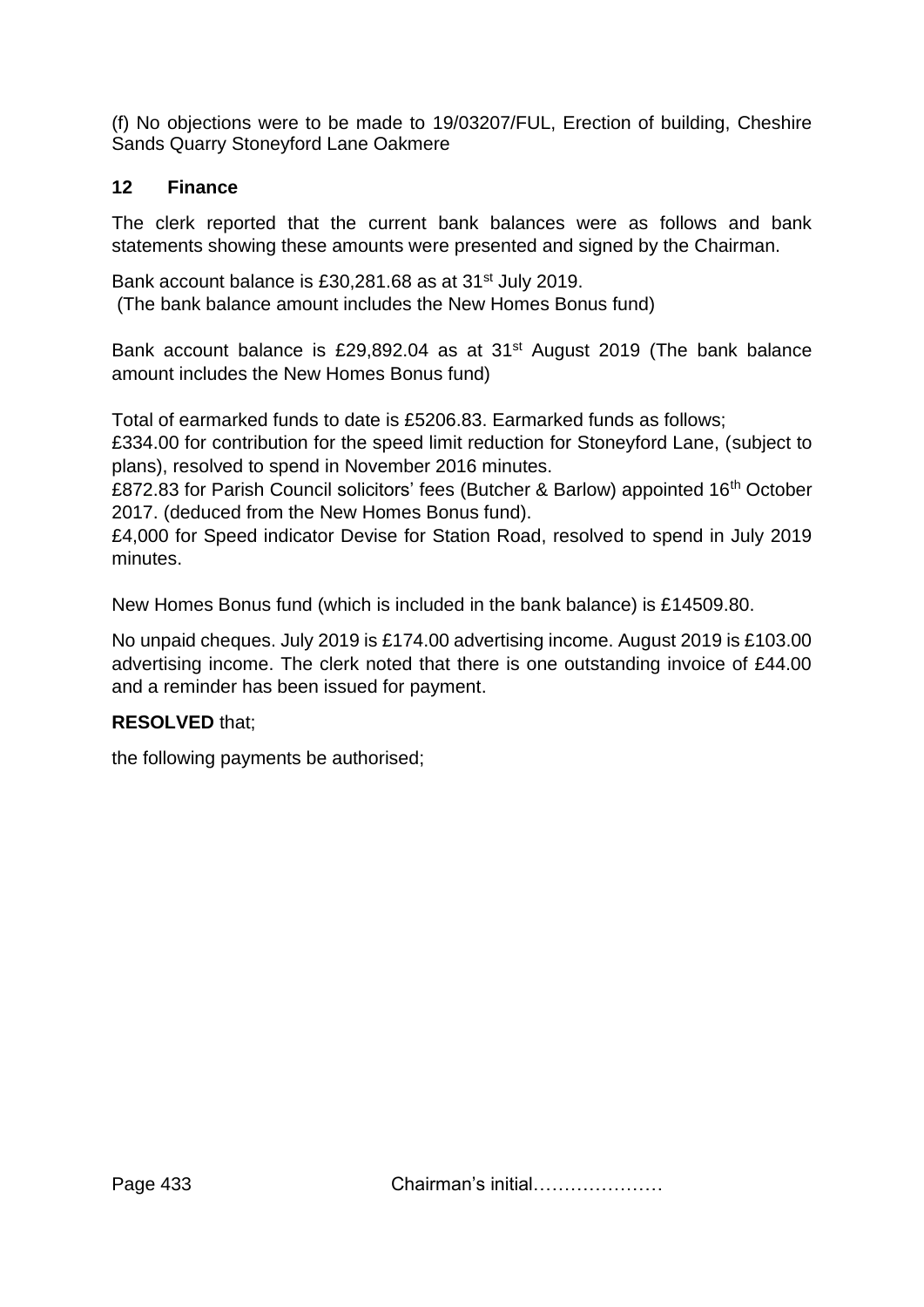| Method of<br>payment               | Payee                                                   | Particulars of payment                                                                                                                                       | Amount  |
|------------------------------------|---------------------------------------------------------|--------------------------------------------------------------------------------------------------------------------------------------------------------------|---------|
| Standing<br>Order 21 <sup>st</sup> | <b>Clerk</b>                                            | <b>Salary for August</b>                                                                                                                                     | £361.96 |
| Standing<br>Order 21 <sup>st</sup> | <b>Cheshire Pension Fund</b>                            | Employers &<br>employees'<br>contribution for August                                                                                                         | £130.68 |
| Standing<br>Order 21 <sup>st</sup> | <b>Clerk</b>                                            | Salary for September                                                                                                                                         | £361.76 |
| Standing<br>Order 21 <sup>st</sup> | <b>Cheshire Pension Fund</b>                            | Employers &<br>employees'<br>contribution for<br>September                                                                                                   | £130.68 |
| 001045                             | <b>Clerk</b>                                            | <b>Expenses for August</b>                                                                                                                                   | £25.32  |
| 001046                             | <b>Clerk</b>                                            | <b>Expenses for</b><br>September                                                                                                                             | £29.12  |
| 001047                             | <b>Cheshire West and Chester</b><br>Council             | Charge for emptying<br>dog bins on Eddisbury<br>Borehole for the<br>period 1 <sup>st</sup> April 2019 to<br>31 <sup>st</sup> March 2020 at<br>£7.00 per week | £364.00 |
| 001048                             | <b>Cheshire Association of</b><br><b>Local Councils</b> | Training course for<br><b>Councillor C Ball</b>                                                                                                              | £35.00  |
| 001049                             | <b>Information Commissioners</b><br>Office              | Data Protection Fee                                                                                                                                          | £40.00  |
| 001050                             | <b>Cheshire Association of</b><br><b>Local Councils</b> | Training course for S<br>Ralph                                                                                                                               | £35.00  |
| 001051                             | <b>HMRC</b>                                             | <b>Quarterly Payment</b>                                                                                                                                     | £271.40 |
| 001052                             | <b>Cheshire West and Chester</b><br>Council             | <b>Unconsented Election</b><br>recharge                                                                                                                      | £197.00 |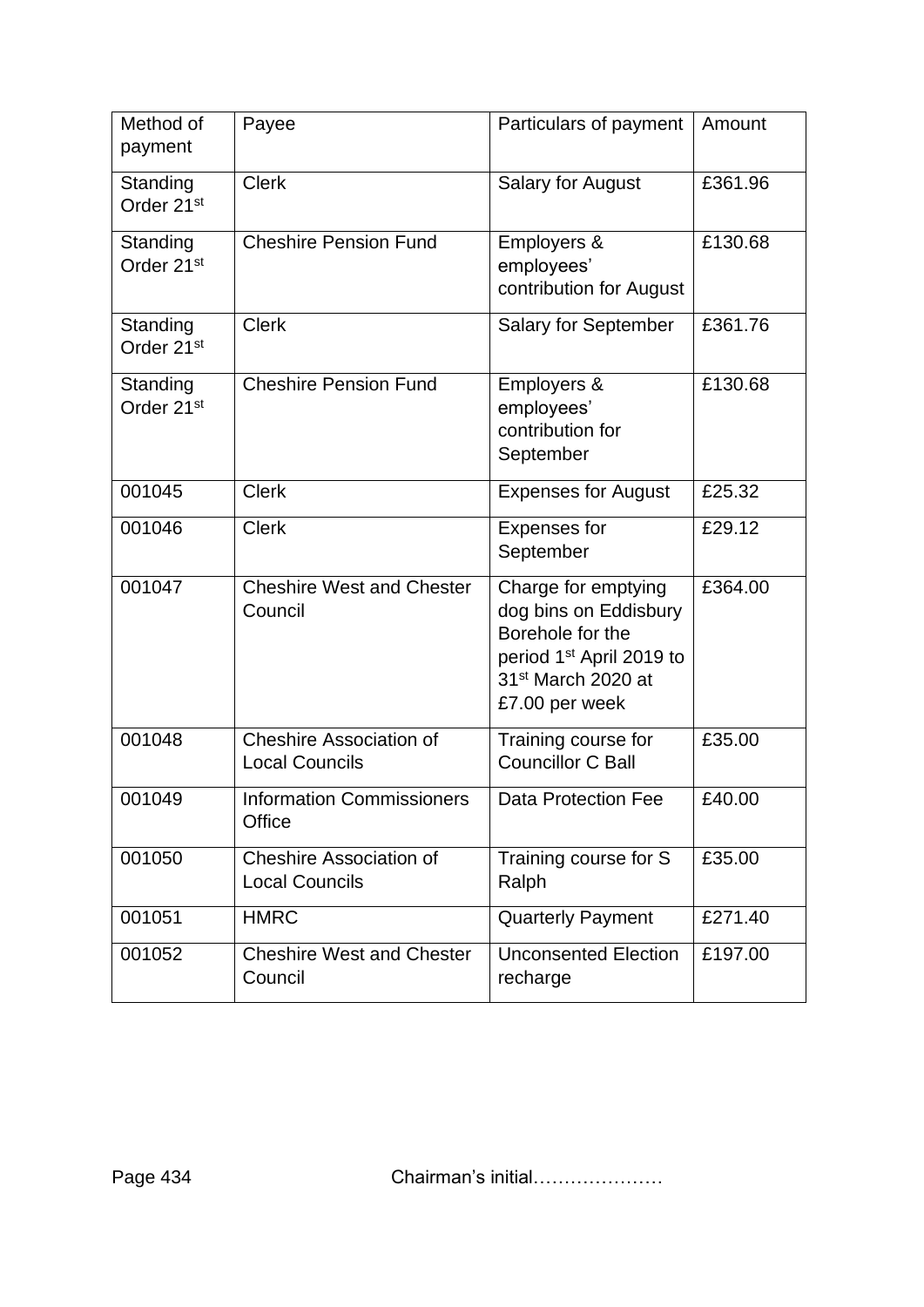# **13 Specification of Agenda Items - implementation of Standing Orders 9(b) and 9(d)**

The 9 (b) and 9 (d) of standing orders of the Parish Council says;

"9(b). No motion may be moved at a meeting unless it is on the agenda and the mover has given written notice of its wording to the Proper Officer at least 7 clear days before the meeting.

9(d). If the Proper Officer considers the wording of a motion received in accordance with standing order 9(b) is not clear in meaning, the motion shall be rejected until the mover of the motion resubmits it, so that it can be understood, in writing, to the Proper Officer at least 7 clear days before the meeting."

The clerk was requested to enforce the above standing orders in order that it was clear on the agenda what a proposal was.

# **RESOLVED** that;

Any agenda item needed a clear proposal.

Any documentation relating to the proposal was provided to the clerk in order to be circulated with the Parish Council agenda.

#### **14 Laptops**

Councillor A Walsh had taken both the Parish Council owned laptops at the Parish Council meeting on 17<sup>th</sup> June 2019 in order to be considered for repair/upgrade or for replacement. The clerk has been using her home computer for some considerable time for work purposes.

One laptop had been repaired at no cost and the clerk was asked to trial this for the next month. It was unsure how slow the laptop was and the clerk would need to look to ensure that the laptop had anti-virus software and was being backed up on a regular basis. The other laptop was being looked at however it may be need to be restored to its factory settings.

# **15 Noticeboard at Delamere Academy school**

Councillor A Walsh had informed the Parish Council that the noticeboard at Delamere Academy school had been removed a couple of years ago. The clerk has therefore removed this from the asset register of the Parish Council.

The last noticeboard purchased by the Parish Council was the noticeboard for Hogshead Lane in Oakmere. This was purchased in October 2017 at the cost of £1071.70.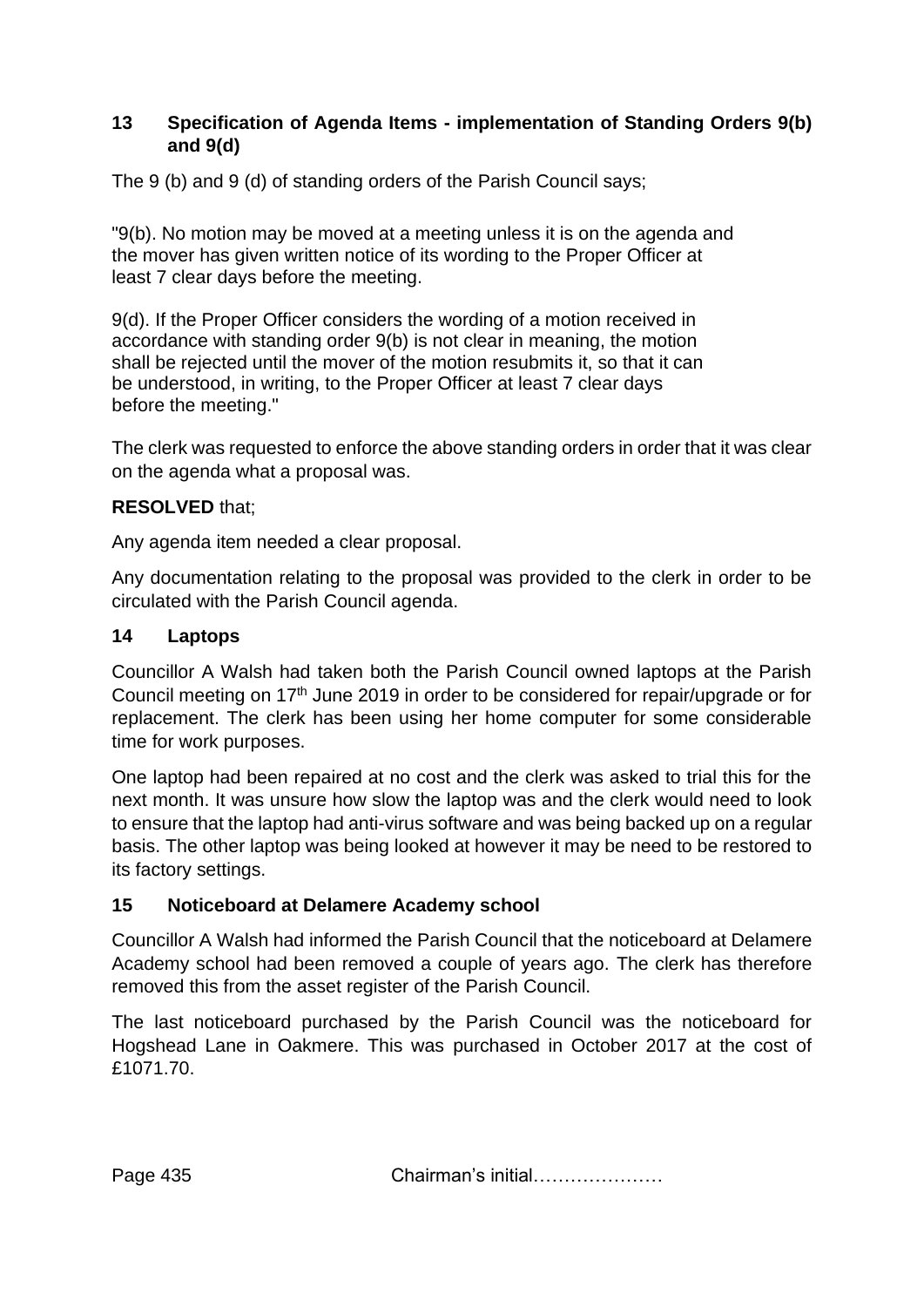# **RESOLVED** that;

No replacement noticeboard would be purchased.

Councillor D Wheeler confirmed that the noticeboard at Delamere Stores was now in the process of being relocated to the community centre.

#### **16 Highway issues**

#### **(a) Station Road request for 30mph**

Following the attendance of representatives from the Highways Department at the Parish Council meeting on 15<sup>th</sup> July 2019, the Highways Department have confirmed that if the Parish Council wanted to submit a request for 30mph for Station Road, the Parish Council would have to formally request a Road Safety Assessment to undertaken an assessment.

#### **RESOLVED** that;

No request for 30mph for Station Road would be submitted by the Parish Council.

#### **(b) Pedestrian marking on Blakemere Lane opposite Whitefield car park**

The Highways Department of Cheshire West and Chester Council confirmed that that the markings are not something which Highways would look to replace as such if the Parish Council wanted this to be replaced, the Parish Council would have to fund this.

#### **RESOLVED** that;

Councillor A Bell confirmed that the Forestry Commission may look into this and he will contact them regarding this matter.

# **17 Interactive Speed sign for Station Road Delamere**

The clerk confirmed that she had contacted the Planning Department of Cheshire West and Chester Council on 24th July 2019 and they had confirmed that planning permission was not required for the interactive speed sign on Station Road in Delamere.

The Highways Department of Cheshire West and Chester sent an email dated 25<sup>th</sup> July 2019 which stated that they had marked a proposed site for the interactive sign between 67 and 69 Station Road. They confirmed that the Parish Council would need to arrange for the vegetation to be cut back and the Parish Council would need to maintain the vegetation in order to ensure that the signage is kept clear. The Highways Department requested that the Parish Council needed to confirm that both the Parish Council and residents were happy with the location. Once this has been agreed the Highways Department will then advertise the Section 115E notice. The Parish Council would also need to submit a Section 50 license once the Section 115E process had been finished dependent upon feedback.

Page 436 **Chairman's initial………………**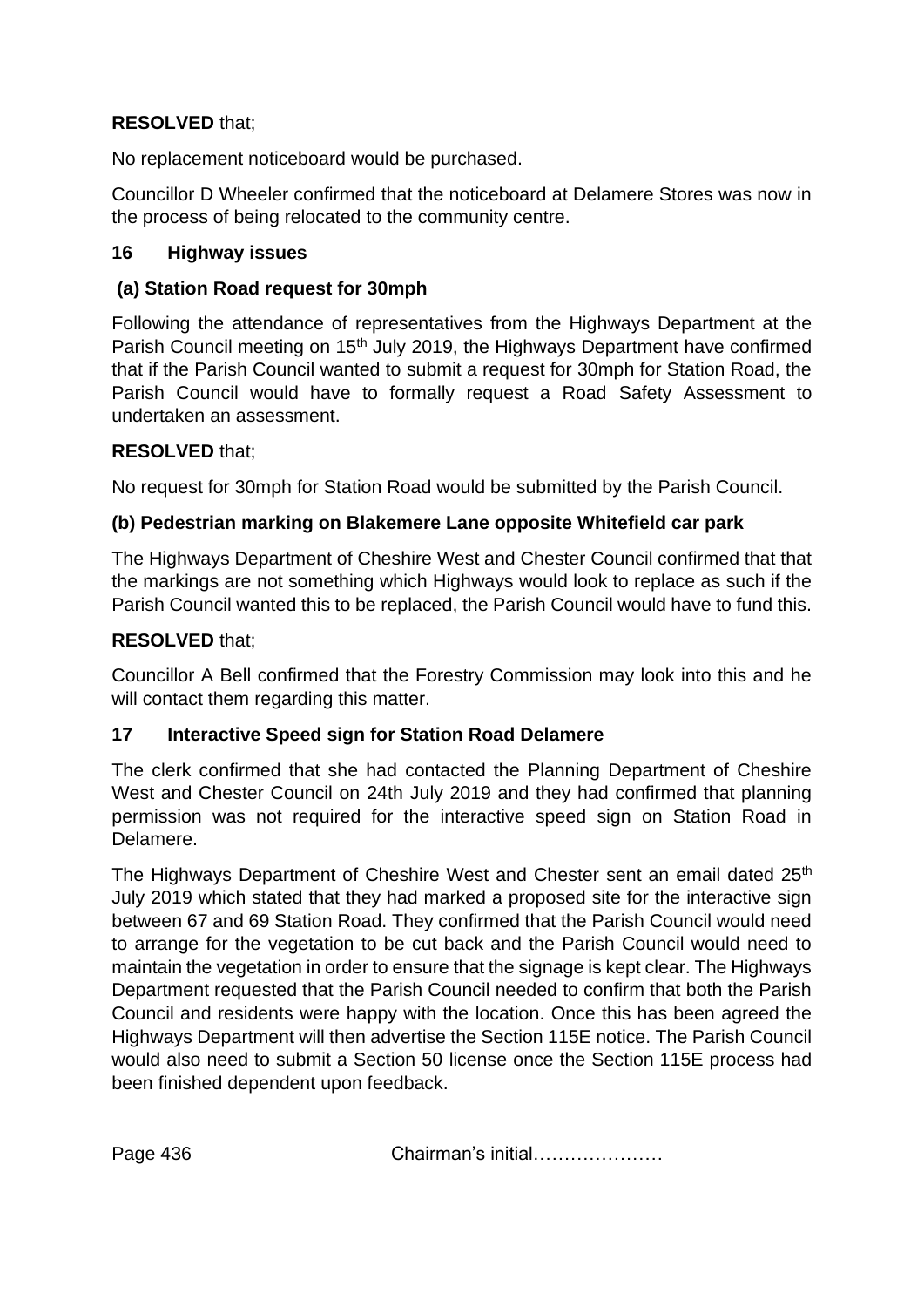Councillor A Bell confirmed that he had hand-delivered a letter dated 6<sup>th</sup> August 2019 to all houses on Station Road advising of the proposed speed interactive sign. The clerk had received several responses from residents and copies of these responses had been circulated to all the Parish Councillors for their attention.

The majority of responses were in favour of an interactive speed sign however there were concerns regarding visibility from one resident. Councillor J Edwards agreed to send the details to the clerk who was requested to contact the resident concerned to confirm if they were happy with the response on this matter.

# **RESOLVED** that;

If the resident was happy with the sign the clerk should proceed and request that the Highways Department of Cheshire West and Chester Council advertise the sign.

The Parish Council also agreed to be responsible for cutting back the vegetation and maintain the vegetation to ensure that the signage is kept clear once it was located between 67 and 71 Station Road in Delamere.

# **18 Speed limit amendment on Stoneyford Lane/Gallowsclough Lane**

The clerk had received several emails from a resident regarding the new signage and amendment of the speed limit on Stoneyford Lane/Gallowclough Lane. Members of the Public had addressed the Parish Council under Public Speaking Time regarding this matter.

# **RESOLVED** that;

The clerk was requested to draft a letter from the Parish Council to send to the Highways Department of Cheshire West and Chester Council regarding this matter.

# **19 Neighbourhood Plan**

Councillor J Edwards proposed that the Parish Council looked at developing a Neighbourhood Plan. Several other local Parish Councils had done Neighbourhood Plan however the costs varied.

# **RESOLVED** that;

The Parish Council declared an intent to create a Neighbourhood Plan and to use the Parish boundary (excluding those areas already covered by Kelsall Neighbourhood Plan).

The clerk was asked to send an email to Neighourhood Planning Department of Cheshire West and Chester Council informing them of this decision.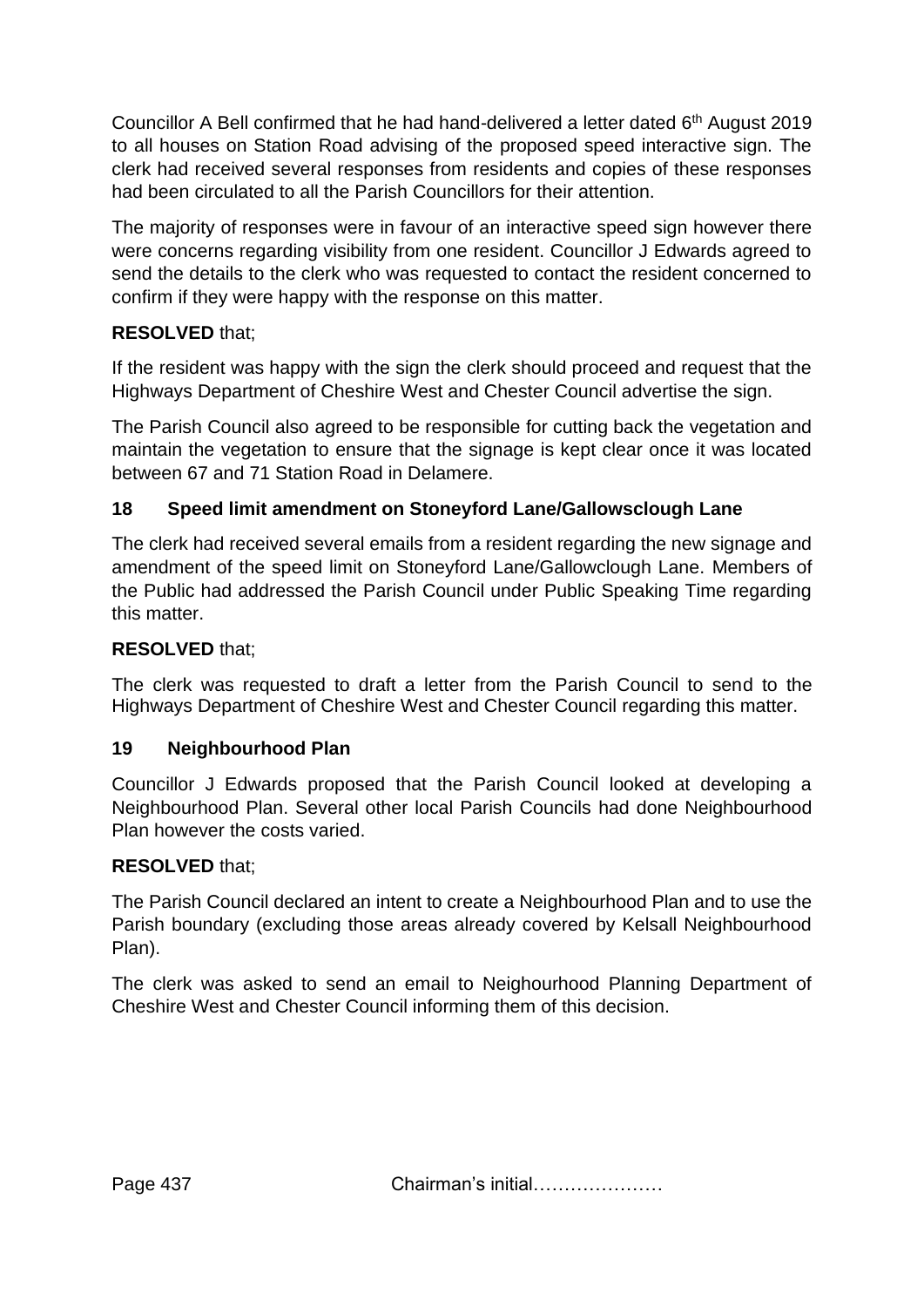# **20 Training courses**

Councillor C Ball and Councillor S Ralph have requested that they attend an 'Introduction to Local Councils' training session from Cheshire Association of Local Councils on Wednesday 16<sup>th</sup> October 2019 at the cost of £35.00 each.

# **RESOLVED** that;

The expenditure of £70.00 was approved for the above training course.

#### **21 Bluebells**

Councillor A Bell had received a request from a resident regarding the Parish Council planting bluebell bulbs. The Parish Council has previously purchased 1,000 bluebells in September 2018 as the cost of £155.00 plus postage.

# **RESOLVED** that;

The clerk was requested to order 1,000 bluebells at the cost of £155.00 plus postage.

#### **22 Update from Cheshire West and Chester Councillors**

Cheshire West and Chester Ward Councillor H Tonge reported that Cheshire West and Chester Council had current consultations regarding the following;

- Allocation policy for Social Housing. The closing date for this consultation is 11<sup>th</sup> December 2019
- Homelessness Strategy. The closing date for this consultation is 1<sup>st</sup> November 2019.

Cheshire West and Chester Ward Councillor H Tonge offered the Parish Council some daffodil bulbs from Cheshire West and Chester Council. The clerk was asked to confirm that the Parish Council would like some daffodil bulbs for the field at Frith Avenue.

# **23 Councillor's report and future agenda items**

Councillor J Edwards stated that he was a member of Chester cycle club and they had proposed a cycle route along the A51 and wanted Parish Council support. The details of the proposal were unknown and the clerk asked Councillor J Edwards to provide the details if he wanted it as an agenda item at the next Parish Council meeting.

Councillor C George reported that Delamere Community centre would consider a First Aid training course to be held at the community centre at their next meeting.